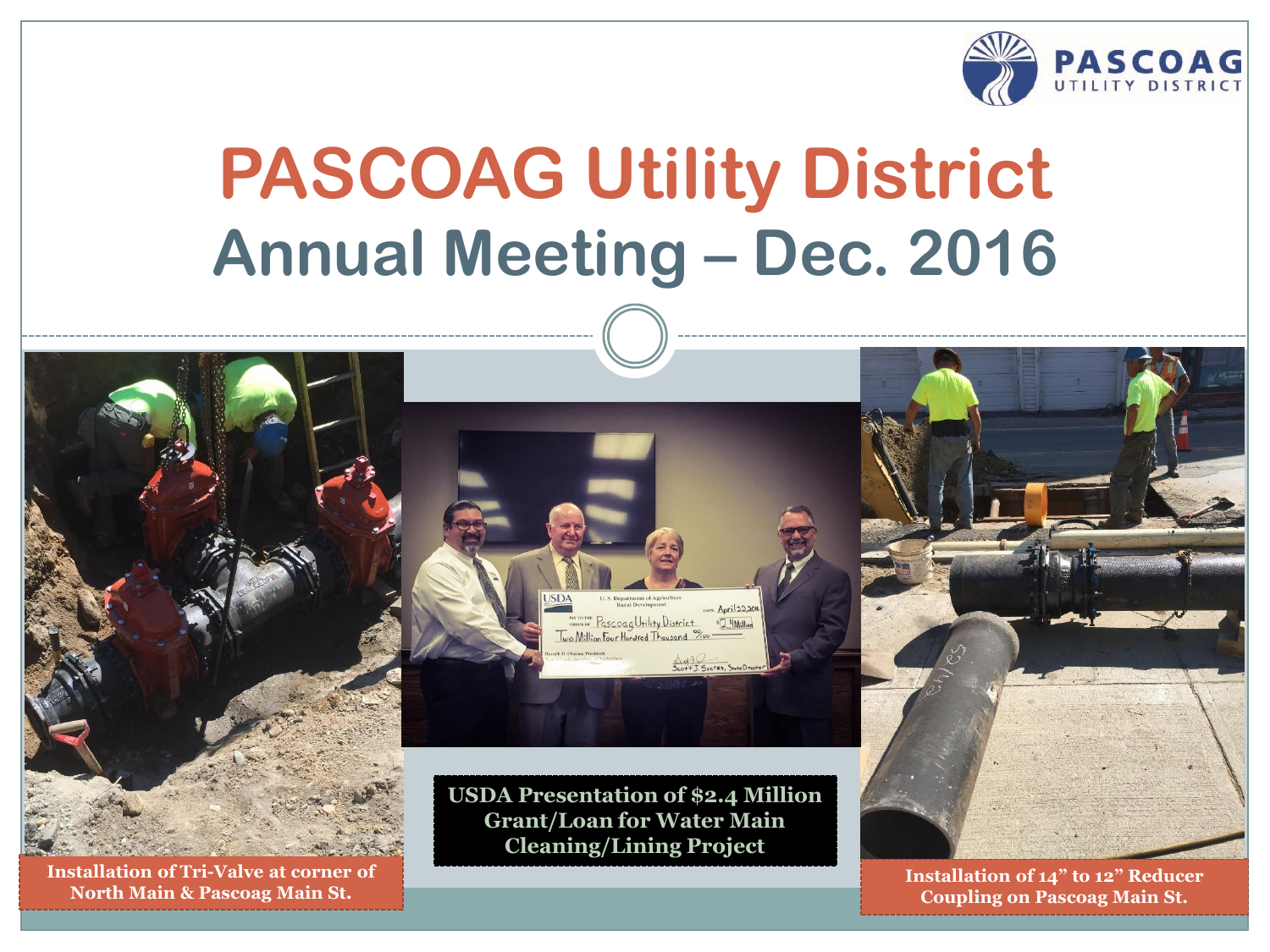### **Major Accomplishments - 2016**



#### Standard Offer costs stable in 2016

- 3-year power hedging contract put in place for 2015-2017 is working well
- PUD was able to return over \$600,000 to customers during 2016 through rate credits
- Currently working on new hedging deal for 2018-20
- **Will be increasing pass-through rates slightly (2.8%) for 2017 (due to lower rate credit than 2016 and higher transmission costs)**

#### Automated Meter Reading (AMR) project in Electric division

- Project is now over 95% complete. Only some large commercial/industrial meters remain for conversion
- Significant savings by purchasing used and refurbished AMR meters
- Automates what was previously a constant drain of manpower to read meters
- Fits in extremely well with new Billing/Accounting system
- Modeled after successful implementation of AMR water meter system in 2011-13
- Managed very difficult construction season for Water Main project
	- Water Main cleaning/lining of Pascoag Main Street, from cemetery to Sayles Ave. intersection completed
	- Was done in coordination with RI-DOT Route 107 rebuilding project very tight time frame
- USDA Funding Approved
	- Worked through all requirements and received funding commitment for \$2.4 million in grants and loans from federal government for our water main project
- Well Development continued through 2016. This is a priority project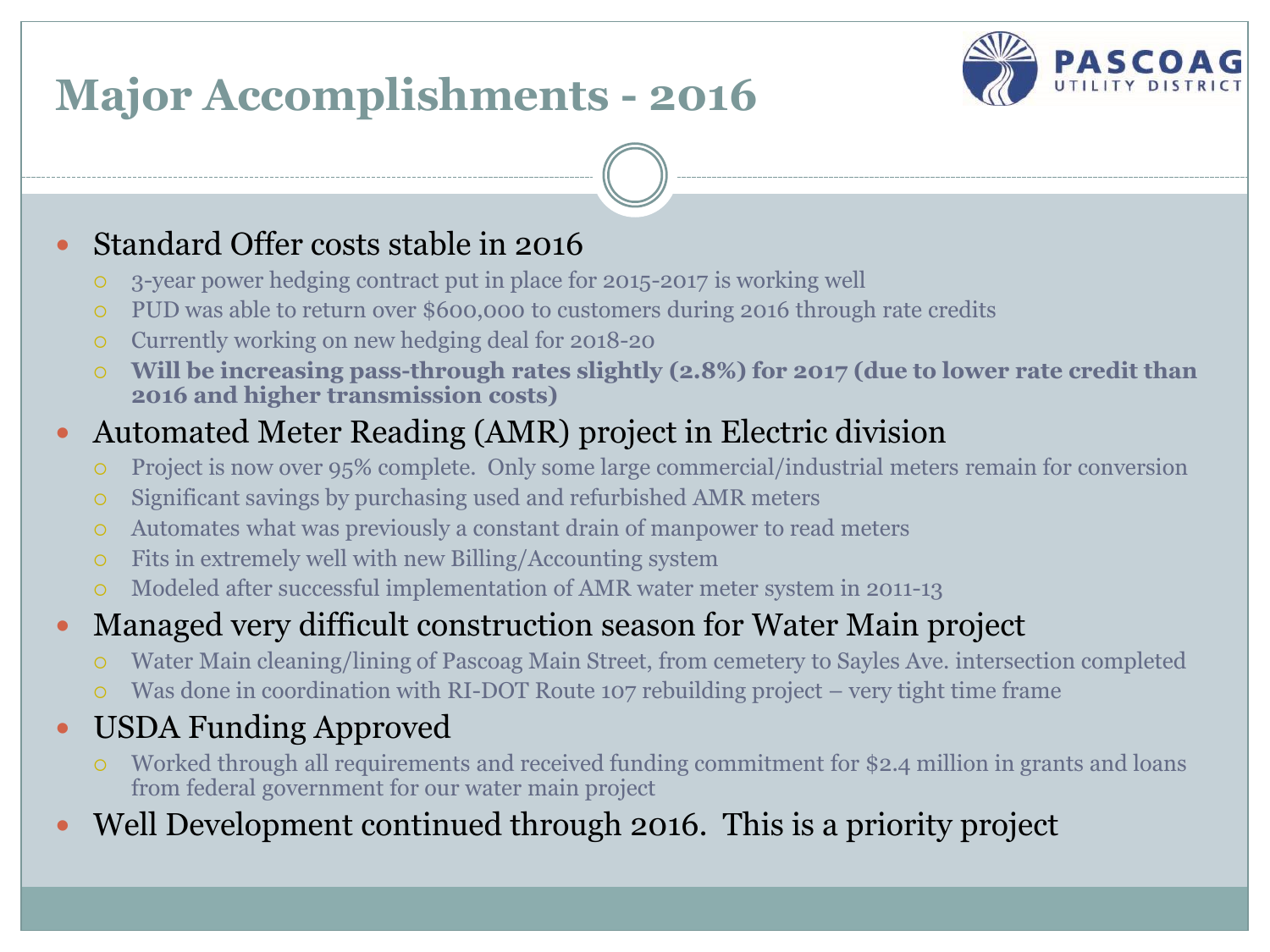### **Major Accomplishments – 2016 - continued**

 Pascoag awarded \$150,000 state grant from Regional Greenhouse Gas Initiative funds for our popular LED streetlight program

- Will be used for further roll-out of our LED Street-lighting program
- This is on top of \$62,500 grant awarded in 2014
- PUD designated for funds due to track record on successful Conservation efforts
- Lowers energy and maintenance costs for our customers by using much more efficient and longer lasting LED lamps
- Currently at 90% completion rate of all street/floodlights

#### Continued important inputting of data for NISC iVue customer service system

- Input all data into iVue MapWise, which is geospatial data for water and electric facilities and equipment
- Data is location specific and includes specifications of valves, hydrants, poles, transformers, etc.
- Data will be key inputs to the iVue outage management module for use during storms and other service disruptions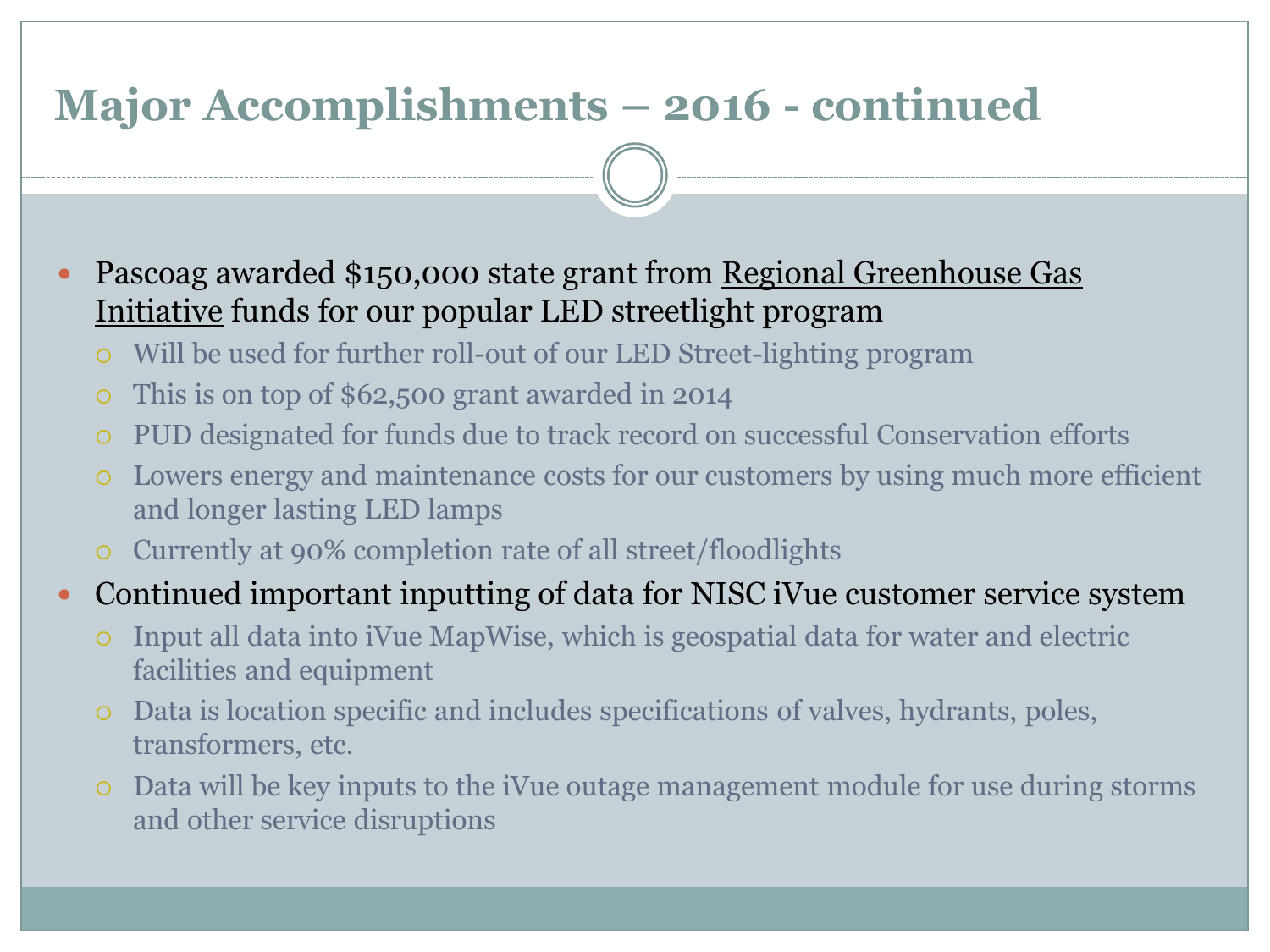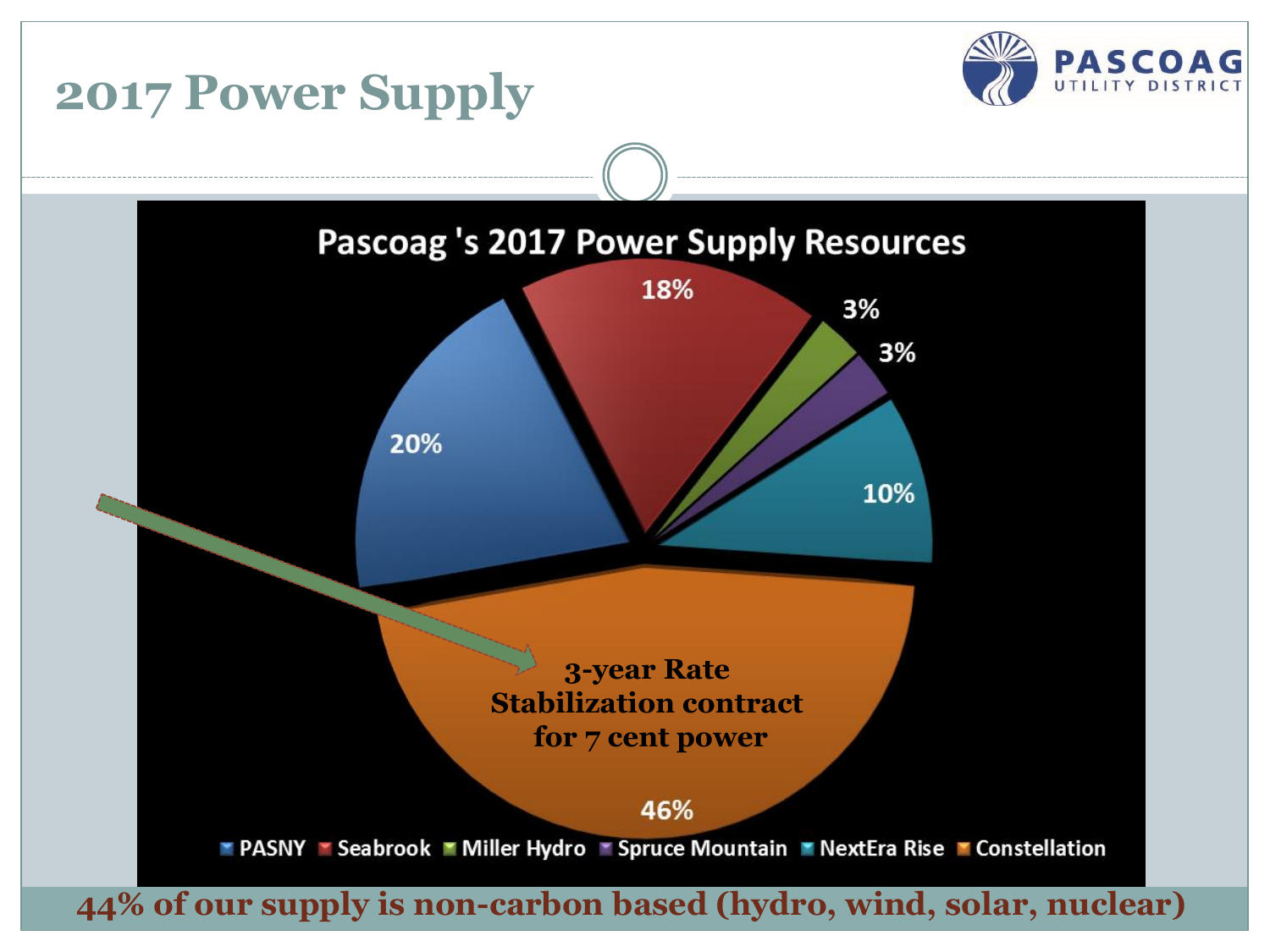# **2017 Forward Looking Focus**



- Continue permitting new water supply sources
	- Development of new clean water supply using Exxon Settlement Funds is a priority
- Continue roll-out of electric Automated Meter Reading program
	- Work towards changing out remaining 10% of meters by end of 2017
- Continue focusing on technology to become more efficient, cost effective and customer-friendly
	- Implement outage management module of NISC iVue software using all data inputs gathered and entered in 2016. Will work towards full integration of this module in 2017
	- Continually evaluate other business software and NISC iVue modules for efficiency gains and improved customer experience
- Continue LED Streetlight/Floodlight Conversion process
- Manage completion of successful water main cleaning/cement lining project
	- Pascoag Main Street water mains were cleaned/lined in 2016 in coordination with state road project.
	- In 2017, we will complete North Main St., Grove St., Laurel Hill Rd., Church St., Sayles Avenue and Irving Street.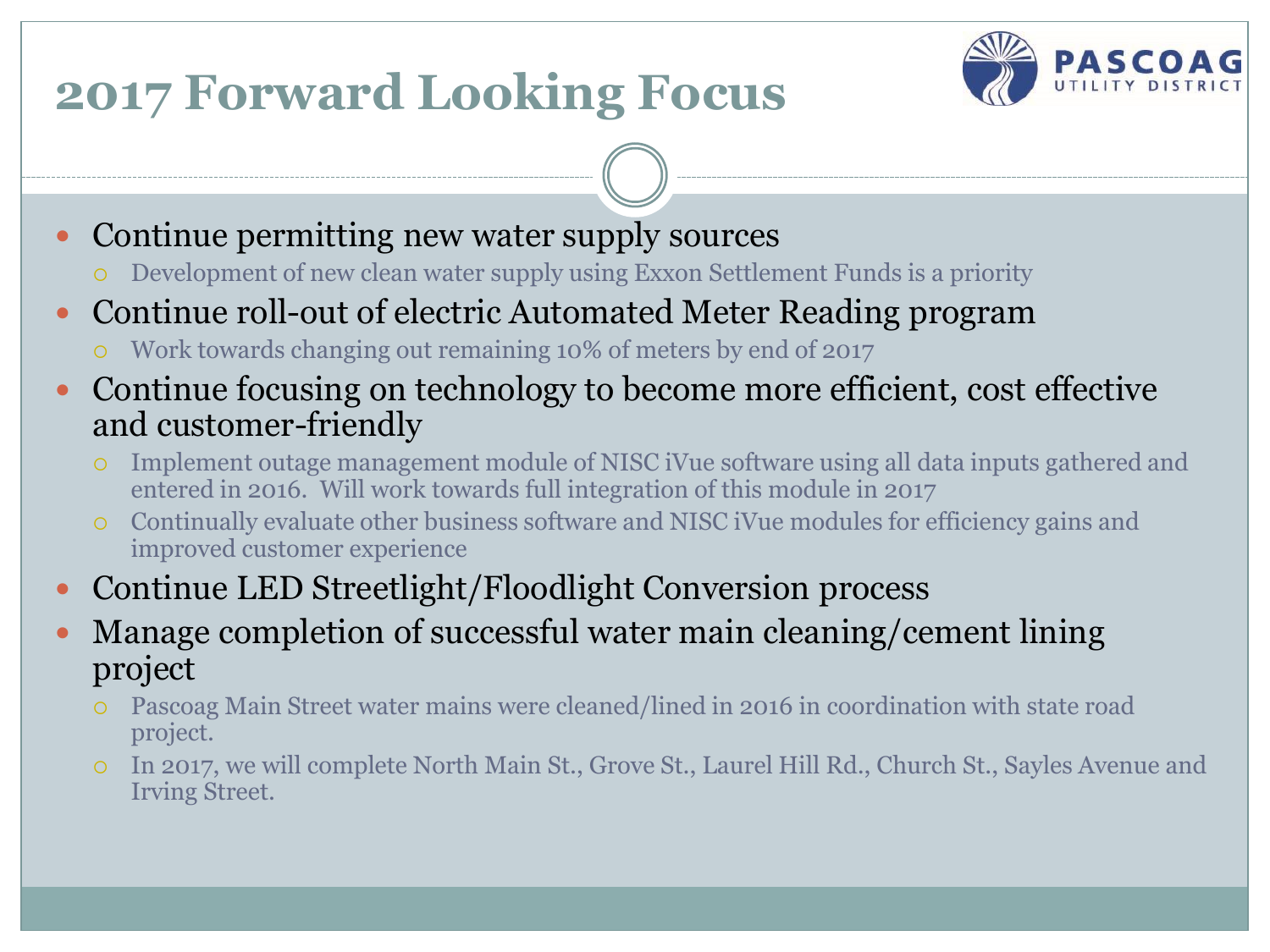### **Water Main Cleaning/Lining Project**







- Many of the water mains in are our system exceed 100 years of age
	- Most water mains are cast iron, which is subject to internal rust due to contact with water
	- Cleaning brings internal diameter back to bare cast-iron
	- Cement lining is a coating process that will keep the cast iron base from rusting
- All valves and hydrants replaced when cleaning water mains.
	- Essentially makes it a new distribution system in those areas.
- Project approved for USDA Federal Grant of 20% or more of total cost
	- Remainder of cost to be financed over 40 years, which helps minimize customer impact
	- Total cost of project is \$2.4 million (\$1.92 million loan, \$480,000 grant)
	- Cost impact to each customer is less than \$6 per month based on 20% grant